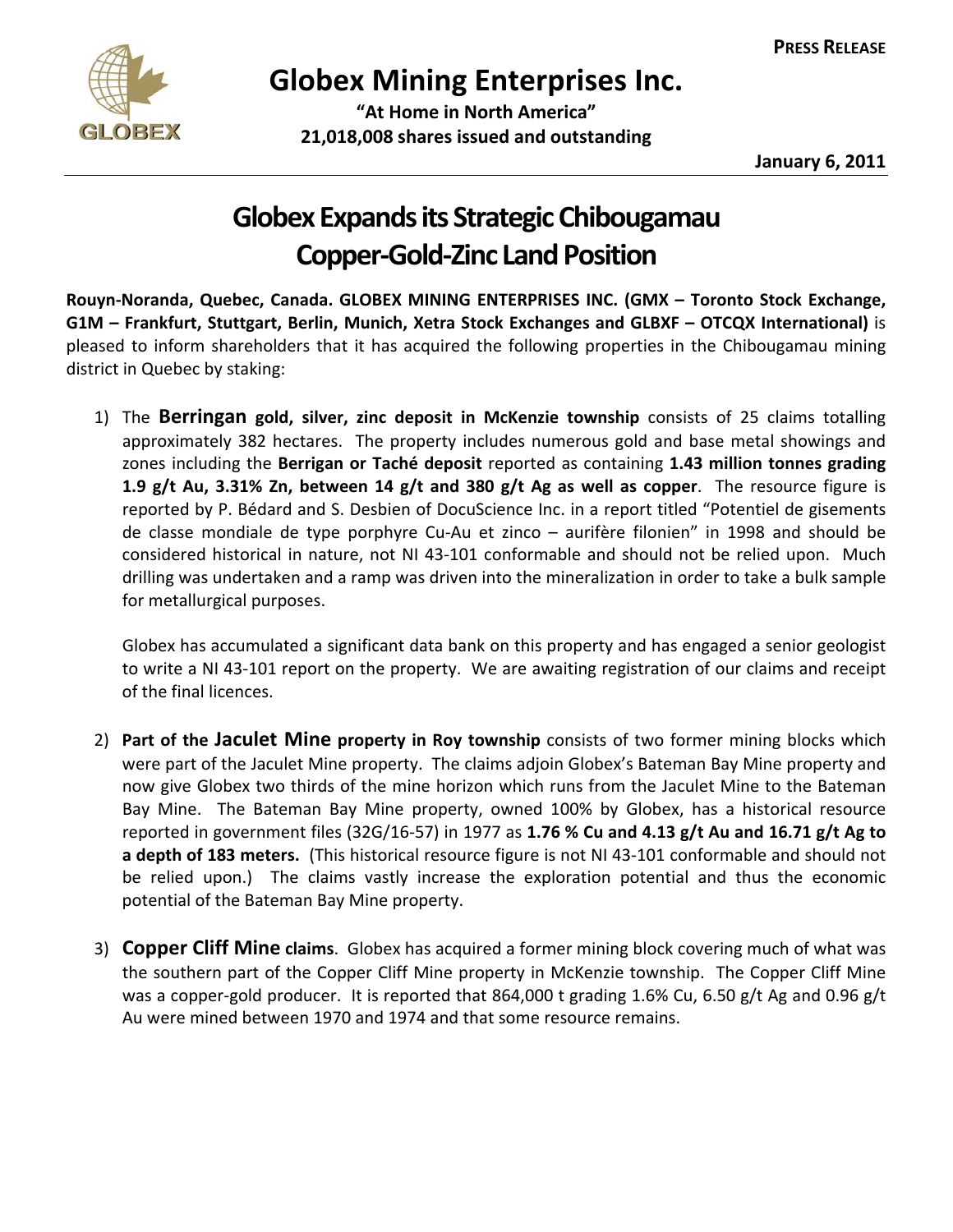Globex has now gathered a land package in the heart of the Chibougamau mining district consisting of five (5) former producers with significant exploration potential, two unmined deposits ‐ one of gold, silver and zinc and another consisting of multiple gold‐copper zones, and a large package of prime exploration claims with numerous intersections in drill holes of gold and copper. In addition, the land package now includes the extension of such deposits as the Jaculet and Bateman Bay copper‐gold deposits as well as the Copper Cliff Mine (copper‐gold) and the possible depth extensions of mines such as the large Henderson 1 and 2.

Most of Globex's mine properties have been mined to only 300 meters while other mines in the immediate area have been mined to depths of as much as 1,500 meters, the Copper Rand Mine for example.

**Globex is extremely pleased to have amassed such a large and prospective mine package in one of Quebec's premier mining camps and must now decide how to advance the assets in light of historically high copper and gold prices while best creating short and long term value for Globex's shareholders.**

This press release was written by Jack Stoch, P. Geo., President and CEO of Globex in his capacity as a Qualified Person (Q.P.) under NI 43‐101.

**For further information, contact:**

Jack Stoch, P.Geo., Acc.Dir. President & CEO Globex Mining Enterprises Inc.  $86.14<sup>th</sup>$  Street Rouyn‐Noranda, Quebec Canada J9X 2J1

#### **Forward Looking Statements**

Except for historical information this News Release may contain certain "forward looking statements". These statements may involve a number of known and unknown risks and uncertainties and other factors that may cause the actual results, level of activity and performance to be materially different from the Companies expectations and projections. A more detailed discussion of the risks is available in the "Annual Information Form" filed by the Company on SEDAR at www.sedar.com

We Seek Safe Harbour. *Properties a Foreign Private Issuer 12g3 – 2(b)* **<b>***Foreign Private Issuer 12g3 – 2(b)* CUSIP Number 379900 10 3

> Tel.: 819.797.5242 Fax: 819.797.1470 info@globexmining.com www.globexmining.com